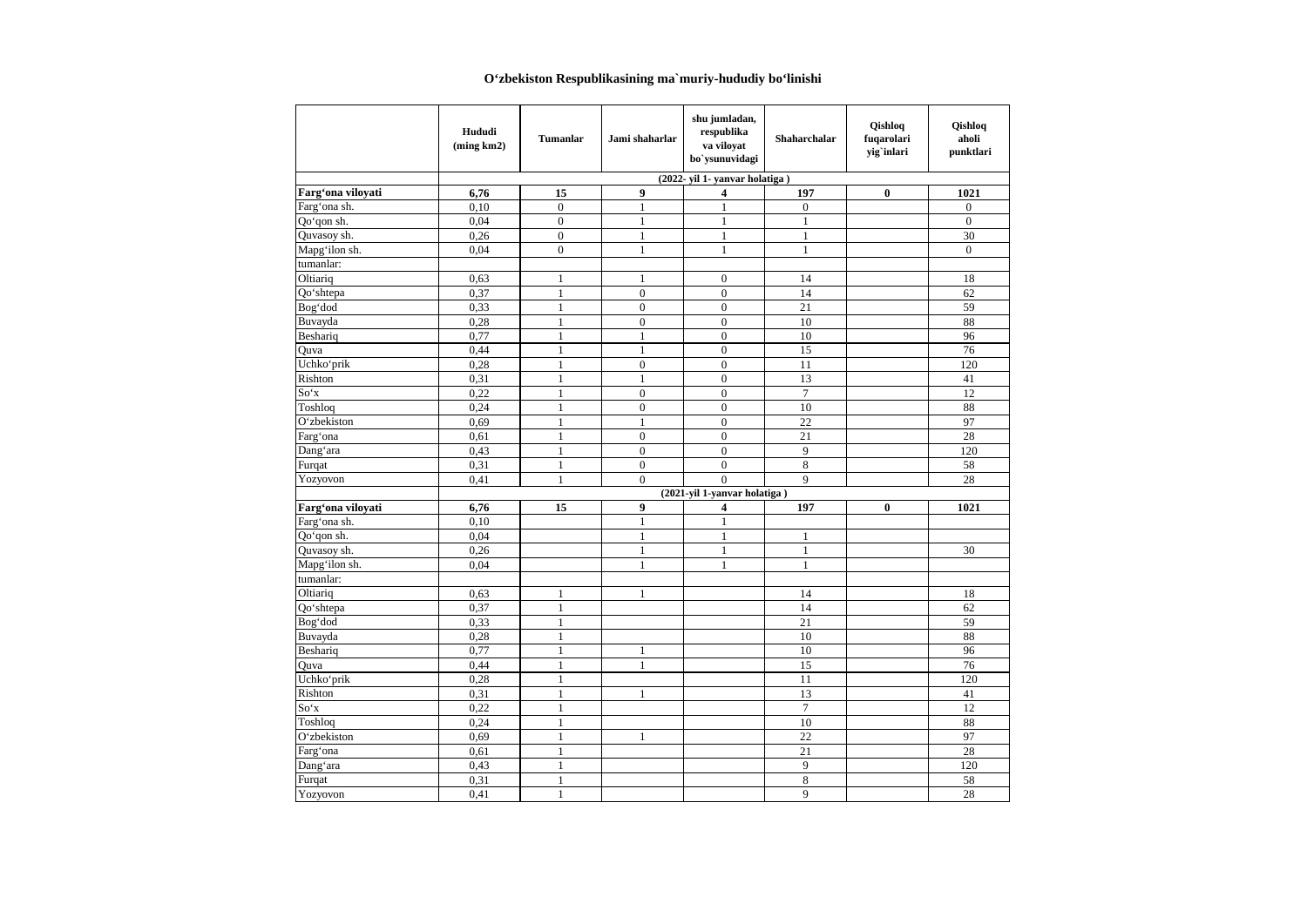|                   | (2020-yil 1-yanvar holatiga) |    |   |   |                |          |      |  |
|-------------------|------------------------------|----|---|---|----------------|----------|------|--|
| Farg'ona viloyati | 6,76                         | 15 | 9 | 4 | 197            | $\bf{0}$ | 1021 |  |
| Farg'ona sh.      | 0,10                         |    | 1 |   | $\mathbf{0}$   |          |      |  |
| Qo'qon sh.        | 0,04                         |    |   |   |                |          |      |  |
| Quvasoy sh.       | 0,26                         |    |   |   |                |          | 30   |  |
| Mapg'ilon sh.     | 0,04                         |    |   |   |                |          |      |  |
| tumanlar:         |                              |    |   |   |                |          |      |  |
| Oltiariq          | 0,63                         |    |   |   | 14             |          | 18   |  |
| Qo'shtepa         | 0,37                         |    |   |   | 14             |          | 62   |  |
| Bog'dod           | 0,33                         |    |   |   | 21             |          | 59   |  |
| Buvayda           | 0,28                         |    |   |   | 10             |          | 88   |  |
| Beshariq          | 0,77                         |    |   |   | 10             |          | 96   |  |
| Quva              | 0,44                         |    | 1 |   | 15             |          | 76   |  |
| Uchko'prik        | 0,28                         |    |   |   | 11             |          | 120  |  |
| Rishton           | 0,31                         |    |   |   | 13             |          | 41   |  |
| So'x              | 0,22                         |    |   |   | $\overline{7}$ |          | 12   |  |
| Toshloq           | 0,24                         |    |   |   | 10             |          | 88   |  |
| O'zbekiston       | 0,69                         |    | 1 |   | 22             |          | 97   |  |
| Farg'ona          | 0,61                         |    |   |   | 21             |          | 28   |  |
| Dang'ara          | 0,43                         |    |   |   | 9              |          | 120  |  |
| Furqat            | 0,31                         |    |   |   | 8              |          | 58   |  |
| Yozyovon          | 0,41                         |    |   |   | 9              |          | 28   |  |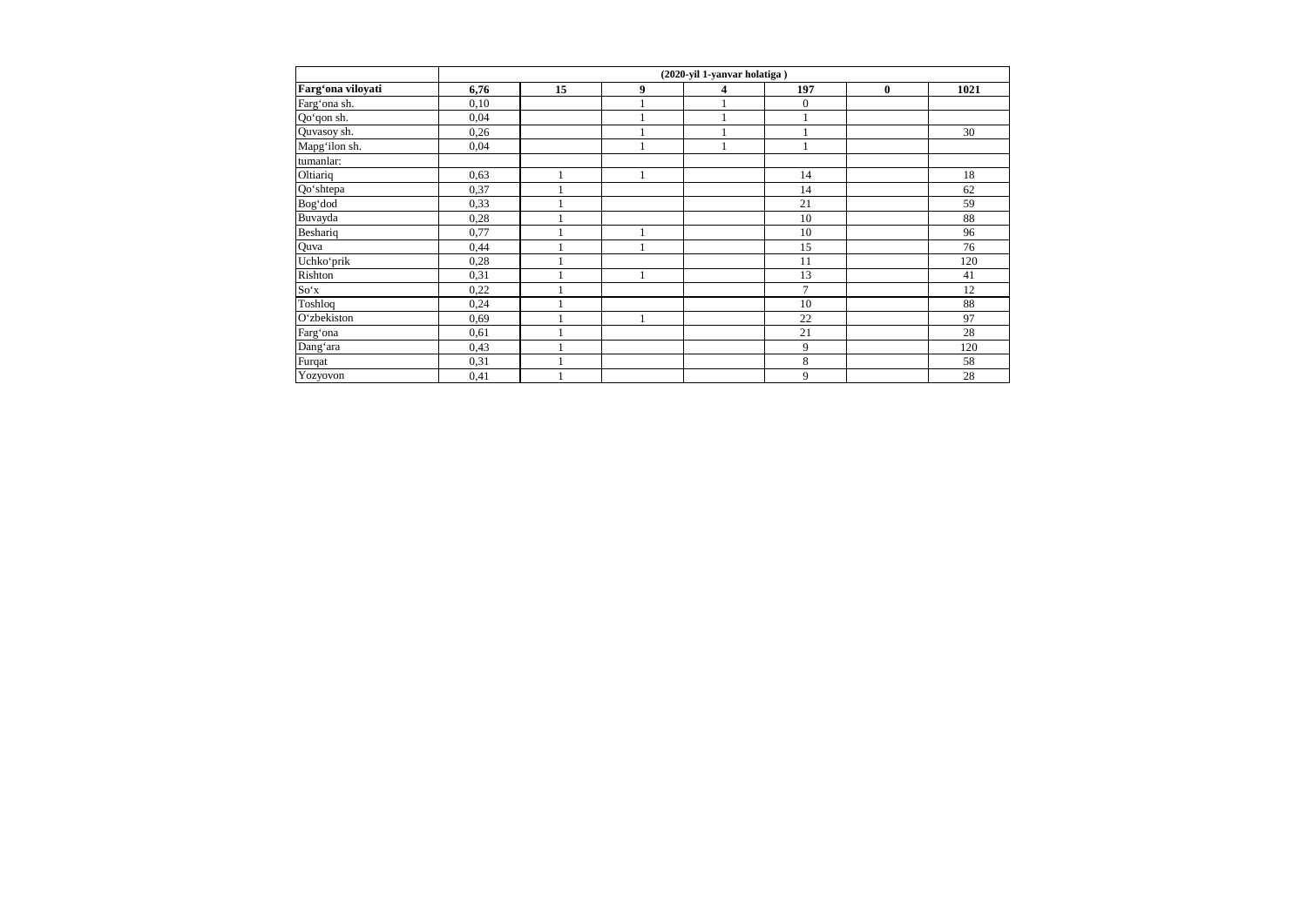|                   | (2019-yil 1-yanvar holatiga) |    |   |   |              |          |      |  |
|-------------------|------------------------------|----|---|---|--------------|----------|------|--|
| Farg'ona viloyati | 6,76                         | 15 | 9 | 4 | 197          | $\bf{0}$ | 1021 |  |
| Farg'ona sh.      | 0,10                         |    | 1 |   | $\mathbf{0}$ |          |      |  |
| Qo'qon sh.        | 0,04                         |    |   |   |              |          |      |  |
| Quvasoy sh.       | 0,26                         |    |   |   |              |          | 30   |  |
| Mapg'ilon sh.     | 0,04                         |    |   |   |              |          |      |  |
| tumanlar:         |                              |    |   |   |              |          |      |  |
| Oltiariq          | 0,63                         |    |   |   | 14           |          | 18   |  |
| Qo'shtepa         | 0,37                         |    |   |   | 14           |          | 62   |  |
| Bog'dod           | 0,33                         |    |   |   | 21           |          | 59   |  |
| Buvayda           | 0,28                         |    |   |   | 10           |          | 88   |  |
| Beshariq          | 0,77                         |    | 1 |   | 10           |          | 96   |  |
| Quva              | 0,44                         |    | 1 |   | 15           |          | 76   |  |
| Uchkoʻprik        | 0,28                         |    |   |   | 11           |          | 120  |  |
| Rishton           | 0,31                         |    |   |   | 13           |          | 41   |  |
| So'x              | 0,22                         |    |   |   | 7            |          | 12   |  |
| Toshloq           | 0,24                         |    |   |   | 10           |          | 88   |  |
| O'zbekiston       | 0,69                         |    | 1 |   | 22           |          | 97   |  |
| Farg'ona          | 0,61                         |    |   |   | 21           |          | 28   |  |
| Dang'ara          | 0,43                         |    |   |   | 9            |          | 120  |  |
| Furqat            | 0,31                         |    |   |   | 8            |          | 58   |  |
| Yozyovon          | 0,41                         |    |   |   | 9            |          | 28   |  |